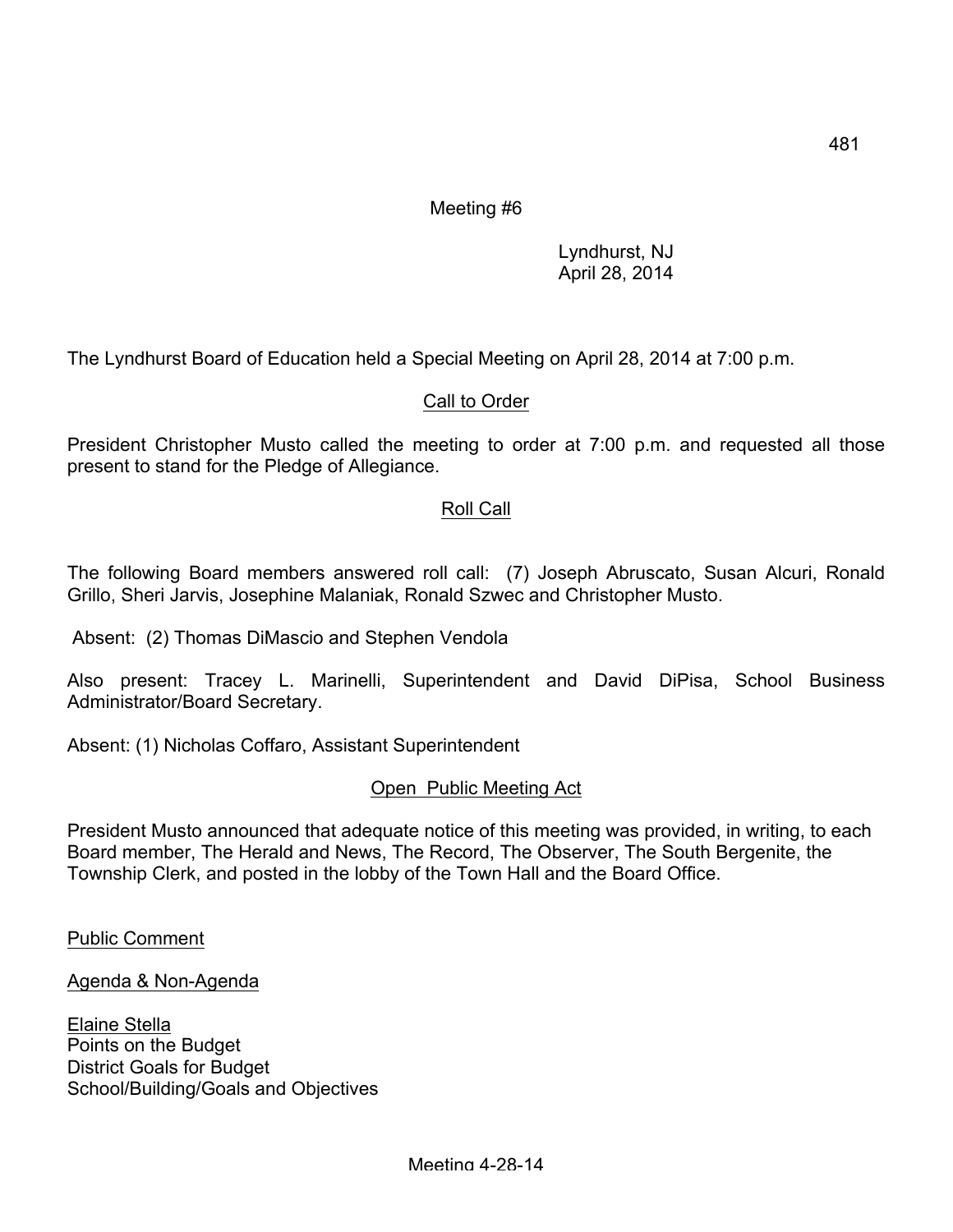# LYNDHURST BOARD OF EDUCATION

### ANNOUNCEMENT

The terms of School Trustees, Josephine Malaniak, Christopher Musto and Stephen Vendola will expire, thus three seats, all for three years, will be filled at the Tuesday, November 4, 2014 General Election. Polls will be open from 6:00 a.m. to 8:00 p.m.

A candidate whose name is to appear on the ballot must file his/her petition with the Bergen County Clerk on or before July 28, 2014, by 4:00 p.m.

Only those persons who are permanently registered or those who register with the Bergen County Board of Elections, Hackensack, or the Lyndhurst Township Clerk by October 14, 2014 will be permitted to vote.

All judges to open the school elections at 6:00 a.m., Tuesday, November 4, 2014 at:

District School

|    | Jefferson School                 |
|----|----------------------------------|
| 2  | Jefferson School                 |
| 3  | Senior Citizen Building          |
| 4  | United Presbyterian Church       |
| 5  | United Presbyterian Church       |
| 6  | <b>Lyndhurst High School</b>     |
|    | <b>Lyndhurst High School</b>     |
| 8  | <b>Lyndhurst Health Center</b>   |
| 9  | Jefferson School                 |
| 10 | Jefferson School                 |
| 11 | Joseph Carucci Apartments        |
| 12 | <b>Joseph Carucci Apartments</b> |
| 13 | <b>Lyndhurst High School</b>     |
| 14 | <b>Lyndhurst High School</b>     |
| 15 | <b>Lyndhurst High School</b>     |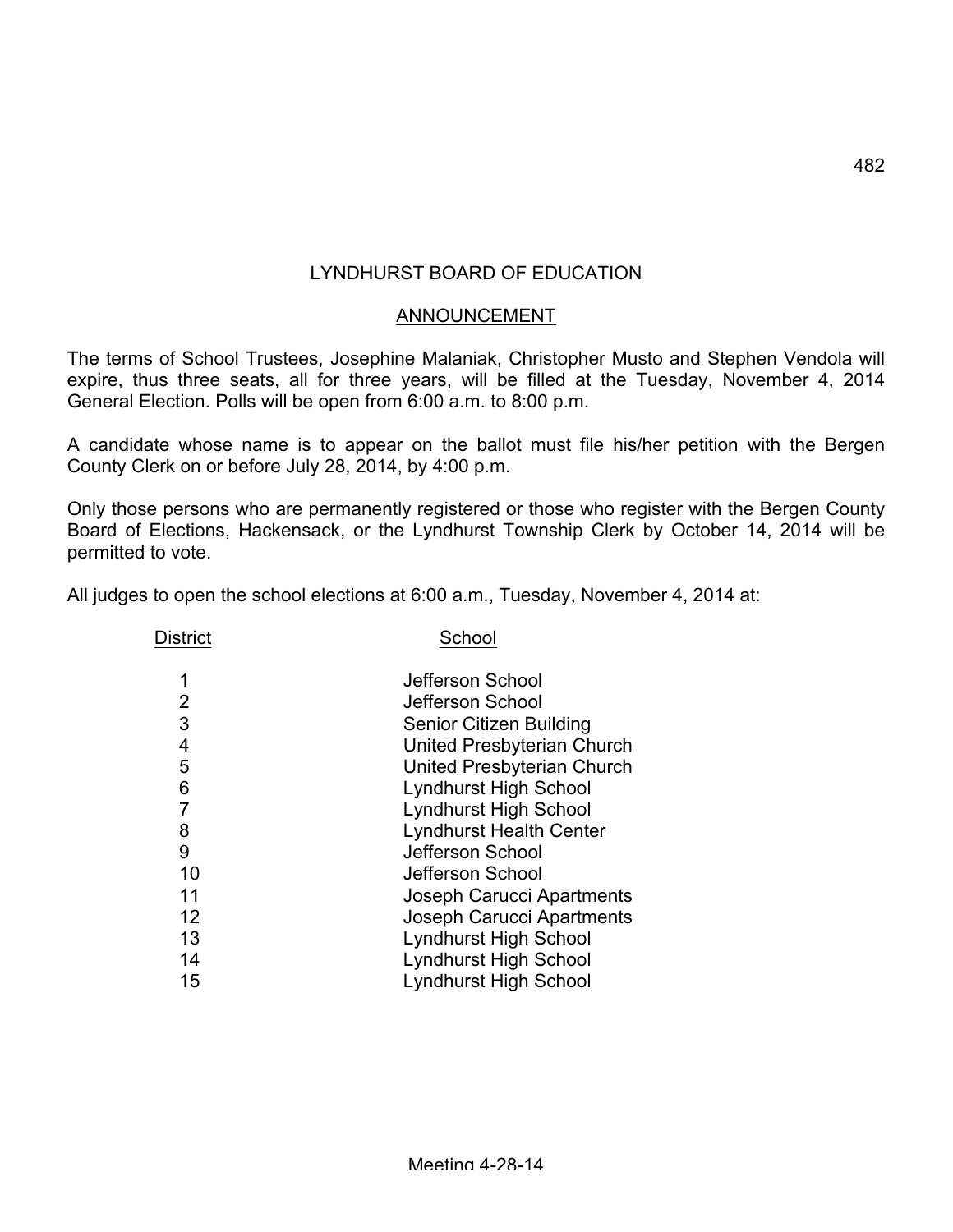### Finance Committee

Any Board member who takes exception to any of the following listed actions under the category of Finance may so indicate now and a separate motion for each of the excepted actions will be entertained.

Motion made by Ronald Szwec second by Susan Alcuri that the following Finance actions of the Board numbered 1 exception actions be adopted.

Roll Call For: (7) Joseph Abruscato, Ronald Grillo, Sheri Jarvis, Josephine Malaniak, Ronald Szwec, Christopher Musto & Susan Alcuri.

Absent: (2) Thomas DiMascio and Stephen Vendola

1. BE IT RESOLVED, that the Lyndhurst Board of Education, County of Bergen, approves the final 2014-2015 school year budget as follows:

| <b>Current General Expenses (Fund 11)</b><br>Capital Outlay (Fund 12)<br>Extended School Year (Fund 13)<br><b>Transfer to Charter Schools</b> | \$<br>\$<br>\$ | \$35,950,117<br>24,331<br>113,254 |
|-----------------------------------------------------------------------------------------------------------------------------------------------|----------------|-----------------------------------|
| <b>TOTAL GENERAL FUND</b>                                                                                                                     |                | \$36,087,702                      |
| Special Revenue (Fund 20)                                                                                                                     | S.             | 924,474                           |
| <b>TOTAL EXPENDITURES/</b><br><b>APPROPRIATIONS</b><br><b>AND</b>                                                                             |                | \$37,012,176                      |

BE IT FURTHER RESOLVED, that the GENERAL FUND tax levy \$33,712,831 is approved to support Current Expense and \$ 676,658 to support debt service, for the 2014-2015 school year budget.